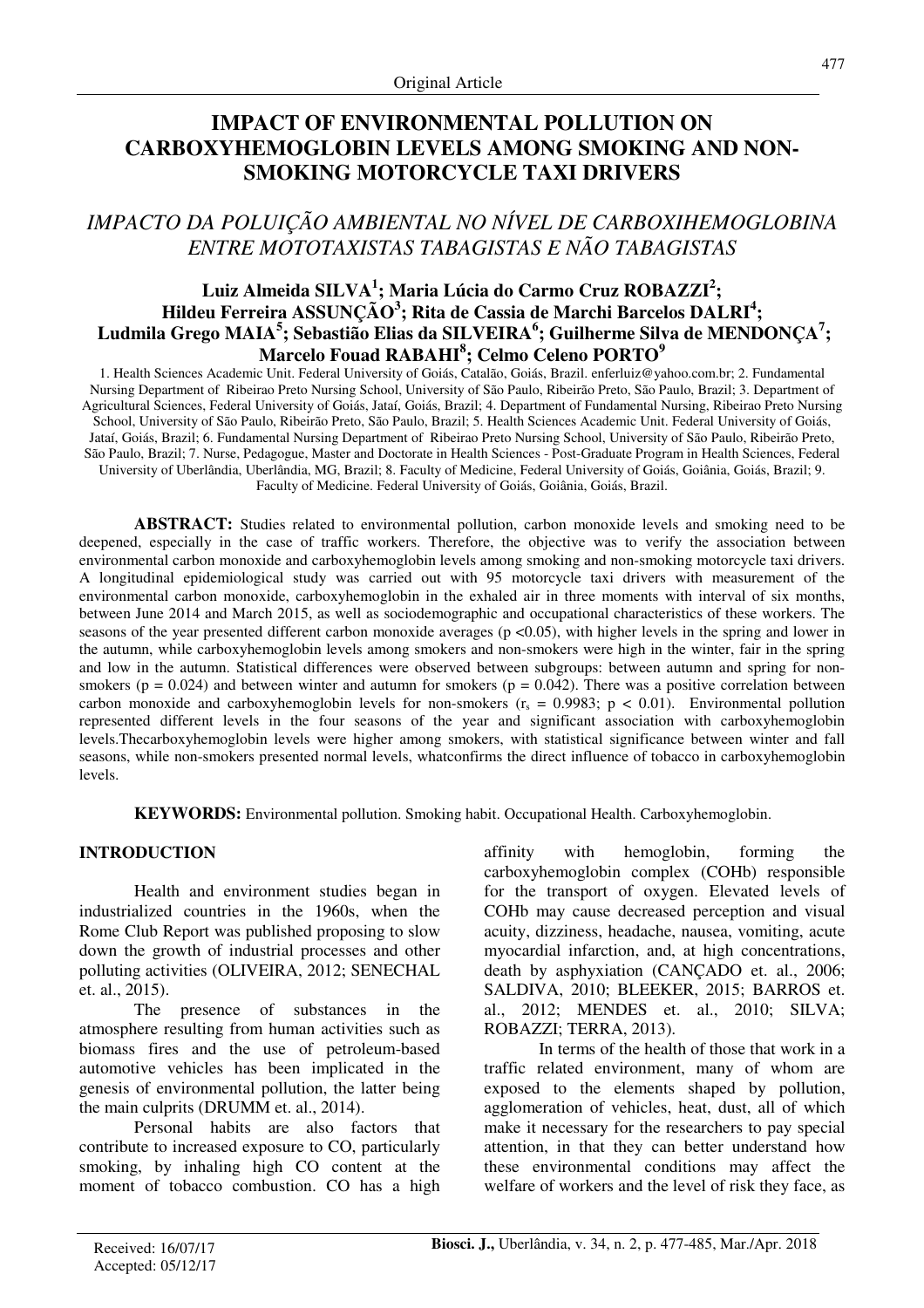well as for the passengers that they transport (SILVA; ROBAZZI; TERRA, 2013).

In this perspective, the present study seeks to evaluate the impact of environmental pollution on the level of carboxyhemoglobin among cigarette smoking and non-smoking motorcycle taxi drivers.

#### **MATERIAL AND METHODS**

Quantitative, epidemiological and longitudinal study carried out with motorcycle taxi drivers of the city of Jataí, Goiás, Brazil, located in southwest Goiás, with a population of 93.759 inhabitants. This population-based study included the 152 motorcycle taxi drivers affiliated to the motorcycle taxi drivers union (SIMOTAX) of this city (JATAÍ, 2007).

The motorcycle taxi drivers were approached in their workplaces and data collection was performed at the end of the day. They received the necessary information about the study, from the reading of the Informed Consent form, and they were informed that the research would be carried out in three stages: the first one in June, the second in December 2014 and the third in May 2015. In these three collection moments, COHb levels in the exhaled air would be measured. A sociodemographic questionnaire was filled in the first collection.

 The criteria for selecting drivers were: to work for at least six months in this profession, not having detected cardiovascular or respiratory disease or anemia self-reported. Those who, for any reason, did not participate in the second and third stages of the study were excluded.

Ninety-seven out of the 152 motorcycle taxi drivers met the selection criteria and started the study; in the second stage, there were two losses, remaining 95 participants, which represented 62.5% of the total population(152).



**Figure I.** Sample and stages of the study

A Micro CO *Meter* produced by *Micro Medical* Ltd., Rochester, UK, *Gold Standard and previously calibrated was used for*COHb measurements. This device is able to measure the concentration of exhaled carbon monoxide (COex) and COHb by means of an electrochemical sensor, having the following technical properties: resolution of 1ppm (parts per million), immediate demonstration of the levels in ppm and percentage of COHb with carbon monoxide measurement at a concentration of 0-500 ppm, operating range 0 to 40° at atmospheric pressure (TAMUSSINO&CIA, 2013).

The standard that regulates biological monitoring in Brazil recommends the use of COHb as a bioindicator of CO exposure, with a reference value of up to 1% of blood concentration and the Maximum Allowed Biological Index of 3.5%, whose values coincide with those proposed by *American Conference of Governmental Industrial Hygienists* (ACGIH, 1999).

Data collection followed the sequence: in the first stage, motorcycle taxi drivers were approached in their work places at the end of the afternoon and invited to complete the sociodemographic questionnaire. In order to measure COHb, the participants remained in seated position, asked to inhale, pause for 20 seconds and then slowly and completely exhale the air in the mouthpiece of the device (TAMUSSINO; CIA, 2013). In the second collection, in December 2014, only COHb levels were measured, in the evening, following the previously established parameters. In the third collection, in May of 2015, a new measurement of COHb was performed. In the case of smokers, having smoked a cigarette within the last 30 minutes was adopted as criterion at all stages.

At the same time, the environment was monitored by measuring CO in the air in four strategic points of the city with records throughout 12 months, for four hours a day every 30 seconds, two consecutive weeks at the beginning of each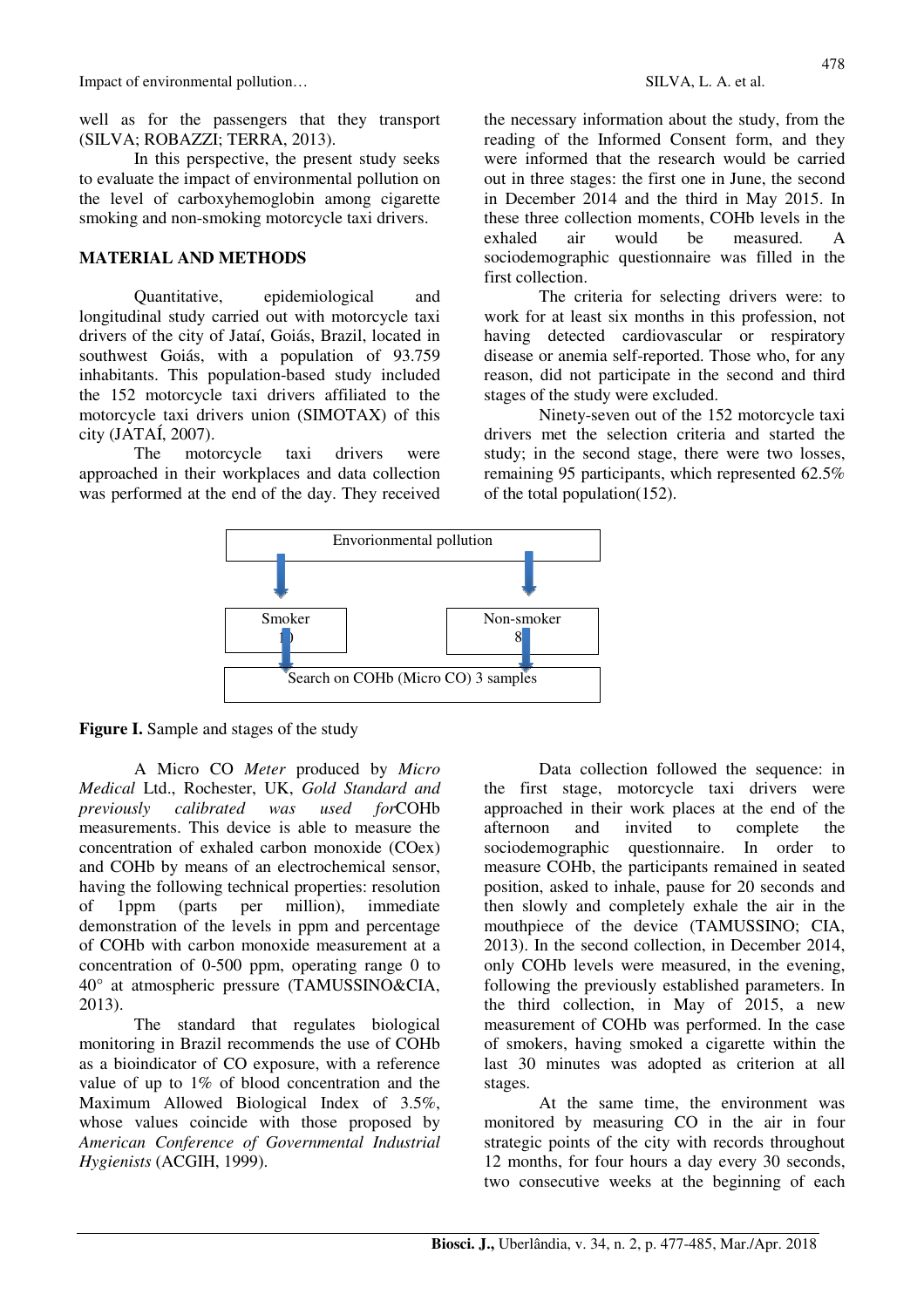season; the following measurements were carried out one day per week until the start of the next season. Measurements were coincident with the period of collection of data from motorcycle taxi

drivers, using a PorTable Digital CO Meter Minipa - MCO-100, with values in ppm.

The distribution of CO levels and location of motorcycle taxi points are shown in Figure 2.



Primary and secondary standards set by the National Environmental Council (CONAMA) for CO emission are: average concentrations of up to 9 ppm of CO every 8 hours and average concentration of 35 ppm every one hour (BRASIL, 1990).

 The data obtained was double-entered in an electronic *Excell*spreadsheet and analyzed in the*Statistical Package for Social Sciences* (SPSS) for Windows, version 22.0 and STATA, version 12.0. Initially, a descriptive analysis of variables related to baseline characteristics was performed. Quantitative variables were presented as means and standard deviation (SD) and qualitative variables as absolute and relative frequencies.

 The *Kolmogorov-Smirnov* test with *Lilliefors* correction was used to test normality of quantitative variables.

The following statistical analyses were performed: *Spearman* correlation between environmental CO levels in winter, spring, summer and autumn, as well as between CO and COHb environmental levels; *Friedman* test to evaluate differences in COHb concentration levels during the three periods, which were investigated for each group, separating smokers and non-smokers. In the

case of statistical significance, *Post hoc* tests for multiple comparisons between winter, spring and autumn were used. The *Mann-Whitney test was used* to assess differences in COHb concentrations between smokers and non-smokers in each season. The association between environmental CO and COHb was tested considering CO as the predictor variable.

In all tests, p values <0.05 were considered statistically significant.

The study was approved by the Research Ethics Committee of the Federal University of Goiás, under Opinion 609.327.

### **RESULTS**

Among the 95 motorcycle drivers analyzed, 98.9% were males, 68.4% had primary education, 66.7% were black or brown; 50.5% had partners, 89.5% were non-smokers and 67.4% had already suffered occupational accidents. The mean age and monthly income were 39.09 + 8.71 years and 2439.35  $\pm$  1,428.34 Brazilian Reals, respectively (Table 1).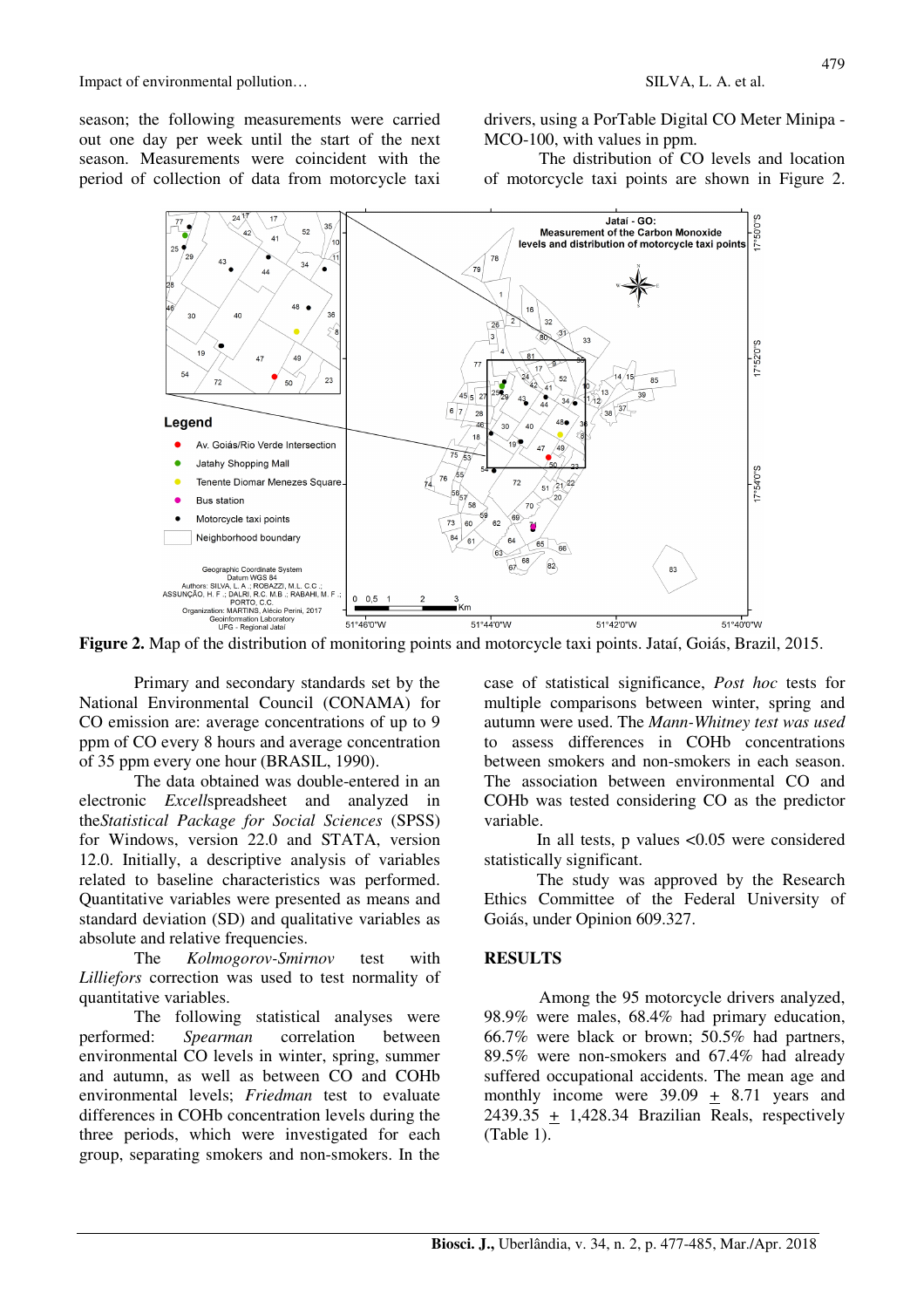|  |  |  |  |  |  | <b>Table 1.</b> Personal and occupational characteristics of motorcycle taxi drivers. Jataí, Goiás, Brazil, 2015. |
|--|--|--|--|--|--|-------------------------------------------------------------------------------------------------------------------|
|--|--|--|--|--|--|-------------------------------------------------------------------------------------------------------------------|

| <b>Variables</b>                 | Mean or n      | SD or $%$ |  |  |
|----------------------------------|----------------|-----------|--|--|
| Age (years)                      | 39.09          | 8.71      |  |  |
| Monthly income (Brazilian Reals) | 2.439.35       | 1.428.34  |  |  |
| <b>Marital status</b>            |                |           |  |  |
| Without partner                  | 47             | 49.5      |  |  |
| With partner                     | 48             | 50.5      |  |  |
| Skin color                       |                |           |  |  |
| White                            | 32             | 33.7      |  |  |
| Black/brown                      | 63             | 66.3      |  |  |
| <b>Schooling</b>                 |                |           |  |  |
| Primary education                | 65             | 68.4      |  |  |
| Secondary education              | 30             | 31.6      |  |  |
| <b>Smoker</b>                    |                |           |  |  |
| Yes                              | 10             | 10.5      |  |  |
| N <sub>o</sub>                   | 85             | 89.5      |  |  |
| Number of cigarettes/day *       |                |           |  |  |
| $\leq 20$                        | $\overline{7}$ | 70.0      |  |  |
| >20                              | 3              | 30.0      |  |  |
| <b>Occupational Accident</b>     |                |           |  |  |
| Yes                              | 64             | 67.4      |  |  |
| No<br>$\sim$<br>$\mathbf{r}$     | 31             | 32.6      |  |  |

\* Only for smokers

The pollution levels obtained by monitoring the environmental CO during the 12-month period, according to the seasons, are shown in Figure 3. The highest CO average  $(5.1$  [SD]  $\pm$  4.24 ppm) was

observed in the spring, followed by the summer, with similar levels  $(4.98$  [SD]  $\pm$  4.40). Winter presented the lowest rate of environmental CO (3.71  $[SD] \pm 3.80$ ).



Figure 3. Environmental carbon monoxide concentration and carboxyhemoglobin levels among smokers and non-smokers. Jataí, Goiás, Brazil, 2015.

Concerning COHb levels among smokers and non-smokers, high levels were observed among smokers in the winter, with intermediate values in the spring and low values in the autumn. In the case of non-smokers, there were no significant differences between seasons, although the spring average was slightly higher. The *Friedman* test indicated a statistical difference between subgroups, in autumn and spring, for non-smokers ( $p = 0.024$ ). On the other hand, statistical difference between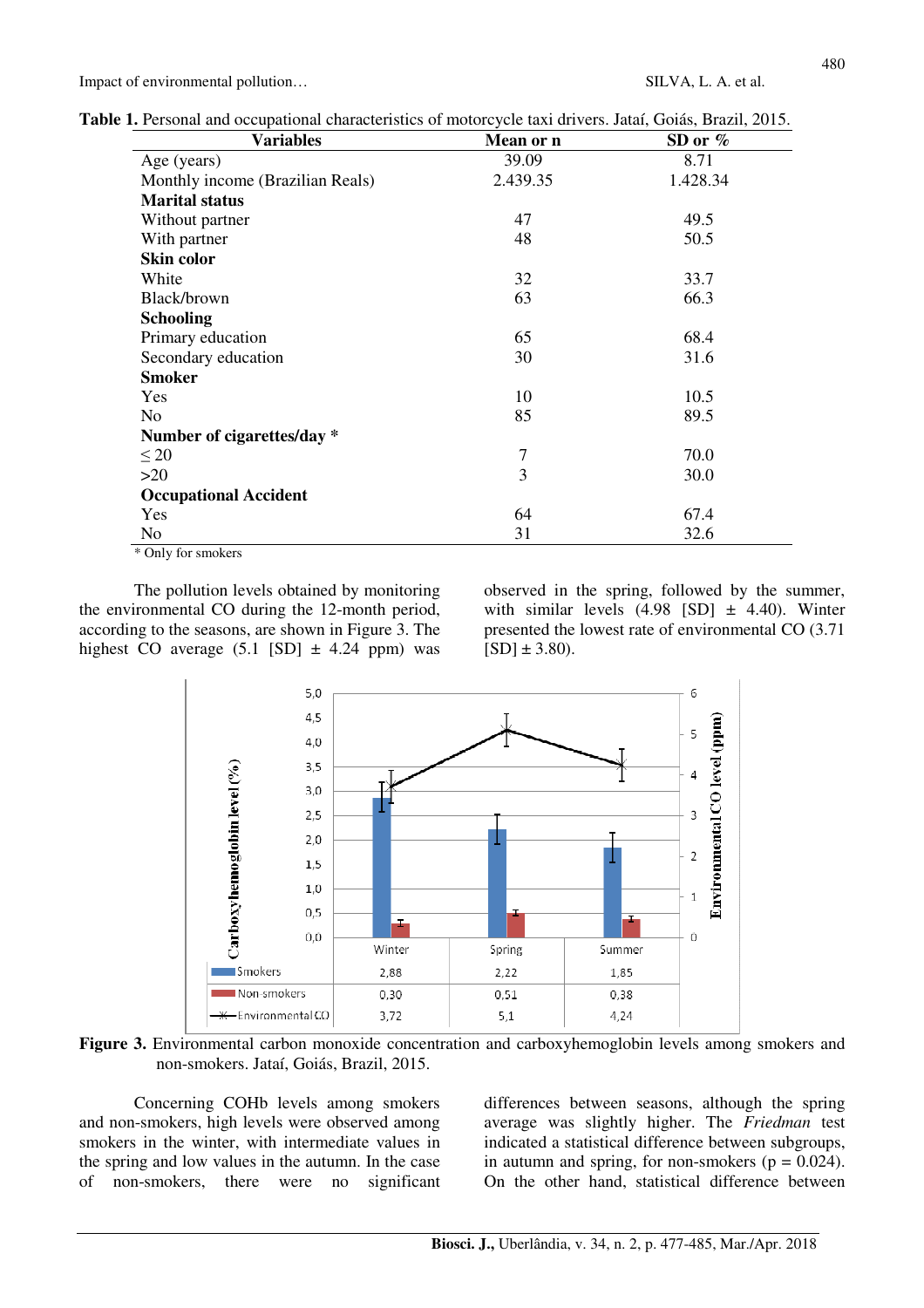COHb levels in winter and autumn were seen among smokers ( $p = 0.042$ ). Finally, the comparison of COHb levels between smokers and non-smokers was statistically different only in the winter (p<0.001) (Figure 3).

Whereas the environmental CO showed an increasing tendency in the spring, intermediate values were observed in the winter and summer, with decrease in the autumn. With the objective of

evidencing relations between CO levels in the seasons, the *Spearman* correlation analysis showed significant relations (p<0.001) for all pair-wise comparisons, i.e. between winter and summer (- 0.020,  $p < 0.01$ ), winter and autumn (-0.173), winter and spring  $(-0.078)$ , autumn and spring  $(0.287)$ , autumn and summer (0.136), and spring and summer (0.015) (Table 2).

|  |  |  |  | Table 2. Correlation coefficient between different seasons of the year. Jataí, Goiás, Brazil, 2015. |
|--|--|--|--|-----------------------------------------------------------------------------------------------------|

| Winter     | Fall                     | Primavera                | <b>Summer</b> |  |  |  |  |  |  |
|------------|--------------------------|--------------------------|---------------|--|--|--|--|--|--|
| 1.000      | $\overline{\phantom{a}}$ | $\overline{\phantom{0}}$ | -             |  |  |  |  |  |  |
| $-0.173*$  | 1.000                    | ۰                        | -             |  |  |  |  |  |  |
| $-0.078*$  | $0.287*$                 | 1.000                    | -             |  |  |  |  |  |  |
| $-0.020**$ | $0.136*$                 | 0.015                    | 0.000         |  |  |  |  |  |  |
|            |                          |                          |               |  |  |  |  |  |  |

*Spearman* Correlation  $(r_s)$ ; \* p< 0.001; \*\* p < 0.01.

Regarding the relationship between environmental CO levels and COHb levels in motorcycle taxi drivers, there was a significantly perfect positive correlation among non-smokers  $(r_s=$ 0.998;  $P < 0.01$ ). On the other hand, smokers had a negative but non-significant correlation  $(-0.500; p >$ 0.05).

In the simple linear regression analysis, using smokers as reference, we observed an association between environmental CO and COHb levels among non-smokers (β: 0.988; 95% CI: 0.24; 1.55,  $p = 0.03$ ), with  $R^2 = 0.996$ .

## **DISCUSSION**

The environmental CO concentration in the studied city (Jataí, Goiás, Brazil) was accepTable within the values recommended by CONAMA 03/90, not exceeding the averages, with significant differences between seasons and higher concentration in the spring, and lower in the autumn.

The city surveyed has an annual average temperature that oscillates around 22.2°C, with maximum averages of 24.4°C and minimum averages of 18.2°C. It presents a rainy period extending from October to April and a dry period corresponding to the months of June through August. The relative humidity of the air varies from 49 to 80% and, in the summer, it is highest in the hottest months of the year. In the spring, there is a transition from the rainy to the dry period, with intensification of vehicular traffic. In the fall, the green arborization makes the climate to become milder (BARROS; GUILHERME; CARVALHO, 2010).

 Air pollution effects on human health are variable. It must be emphasized, however, that even when contaminants are within accepTable standards, other factors may contribute to the emergence of harmful effects such as temperature increases or oscillations, thermal inversions, wind regime, soil occupation with vertical constructions that prevent dispersion of pollutants, including CO (SETTE; RIBEIRO, 2011; JARDIM, 2011).

Although the averages recorded are within the standards suggested by CONAMA, which considers a concentration of up to 9 ppm for a period of 8 hours as accepTable, as recommended by environmental agencies of the United States, California and the European Union, the recommendations of the Environmental Company Of the State of São Paulo (CETESB) says that values above 4.5 ppm make air quality regular. For the present study, values during winter and autumn only were found to be within the range considered as good quality air, that is, 3.72 and 4.24 ppm, respectively (BRASIL, 1990; CETESB, 2007; IEMA, 2012).

 The exponential growth of the population and the number of vehicles in the cities, as well as vertical constructions, causes the emission of polluting gases to increase and to keep in suspension for longer times, due to the difficulty to disperse. Thus, cities with highest population densities have a greater tendency to concentrate such effects, affecting the health of people in general, regardless the type of work (RADICCHI, 2012).

 A study conducted with traffic police officers working in South India aimed at measuring COHb levels after exposure for three hours compared to office workers at a teaching hospital in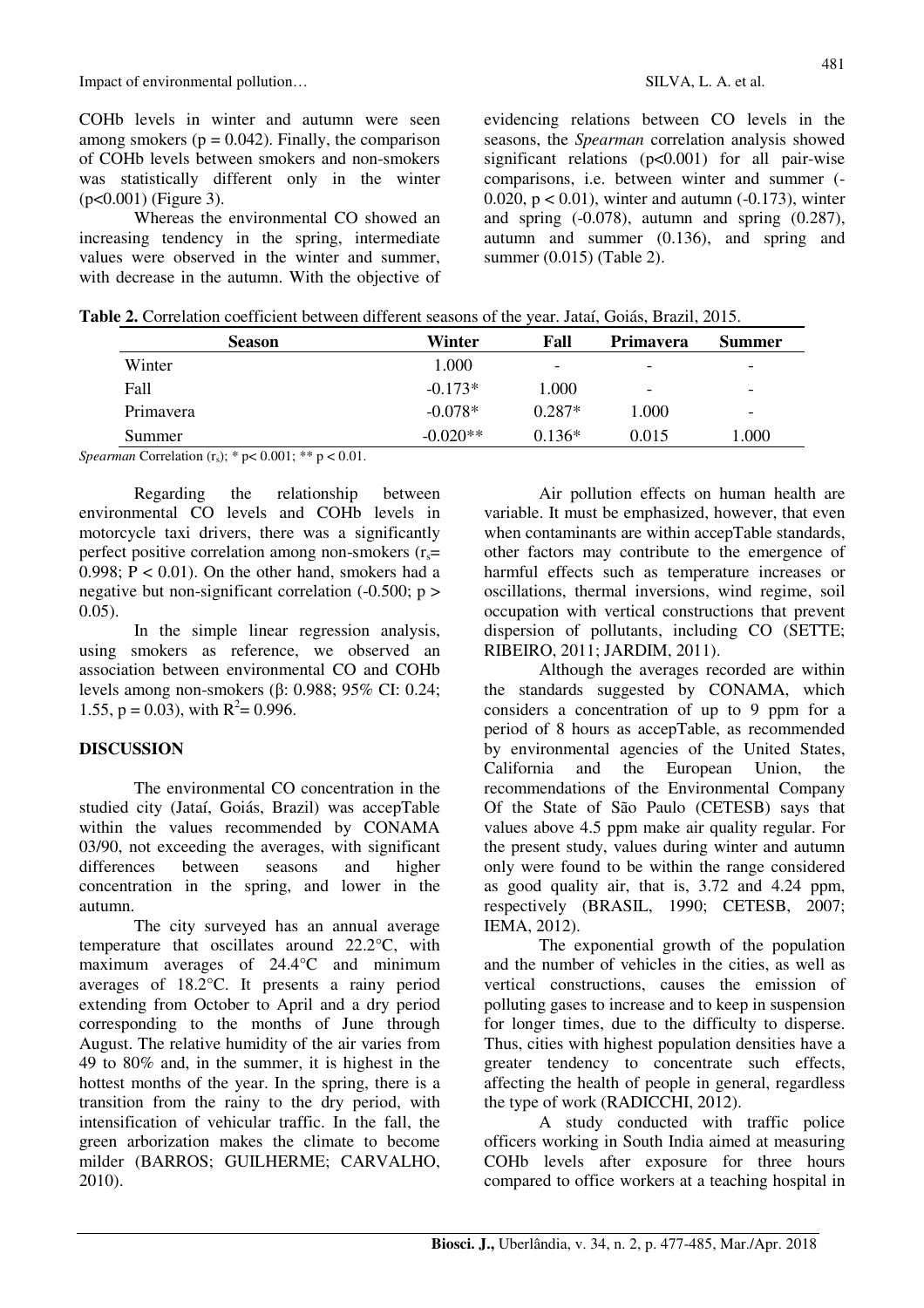As it is well established, tobacco use in any form alone causes increased CO exposure. When associated with environmental pollution, the level of COHb is even more increased among smokers, which exposes them to greater risk (DÓREA; BOTELHO, 2004).

 In the present study, COHb levels among non-smokers were within the normal parameters in the three measurements, while these were elevated in the smokers. In the first measurement, they were 9 times higher; in the second, 4.39 times; and in the third, 4.74 times, with significant differences between overall means of smokers and non-smokers in the winter season. This fact shows that smoking causes COHb levels to remain altered, and workers are more likely to develop grievances related to environmental pollutant exposure, in addition to specific alterations in the respiratory system caused by substances present in tobacco (MAGA et. al., 2017).

 The Brazilian Society of Pneumology and Tisiology recommends the value of 6 ppm as an accepTable COex cutoff point. When applied to the conversion formula of the device used to measure and convert COex to COHb, where this value is multiplied by 0.16, a COHb value of 0.96% would be obtained. This is close to that recommended by the Ministry of Labor, which is 1% for non-smoking and not occupationally exposed people (TAMUSSINO & CIA, 2013; REIS, 2008; SBPT, 2008). In the case of smokers, accepTable levels established in the literature are 4 to 5% for smokers who smoke between 20 and 40 cigarettes/day (NOLASCO, 2010).

 A clinical trial conducted in Alabama with 673 volunteers aiming to identify the best cut-off point for COex upon cessation of smoking showed that the established levels were 3 to 4 ppm (0.48 - 0.64 of COHb). It is also suggested that such limits need to be analyzed with caution, given the peculiarities of each population, as well as the levels of environmental pollution where they live (CROPSEY et. al., 2014).

 A study carried out in Cuiabá, Mato Grosso, Brazil, with non-smokers who practiced physical exercise showed a COex mean of  $2.69 \pm 0.88$  ppm and COHb of  $0.43 \pm 0.14$ , regardless sex and the practice of smoking  $(p > 0.05)$  (SALICIO et. al., 2016). This finding agrees with that of the present study on the behavior of COHb levels, considering that non-smoking motorcycle taxi drivers presented the highest mean of  $0.51 \pm 0.81\%$ .

 In order to identify COex levels among smokers and non-smokers in places with different pollution levels, a study conducted in three Polish cities, Warsaw, Krakow and Kozienice showed that living in cities with less than 100,000 inhabitants was a protective factor for smokers and nonsmokers when compared to populations living in cities with 100,000 or more inhabitants. The average COex level, based on the cut-off point of 4ppm, was significantly higher among smokers than among non-smokers ( $p < 0.0001$ ), and it was higher among non-smokers in large cities than non-smokers in small cities ( $p < 0.0001$ ). The mean level of exhaled CO was also found to be higher in active smokers in big cities than in small cities, but without statistical significance ( $p = 0.14$ ) (MAGA et. al., 2017).

 These data allow us to infer that in the city studied (Jataí, Goiás, Brazil), a municipality with less than 100 thousand inhabitants and environmental CO levels within the recommended parameters, non-smokers had COHb values within the recommended, whereas smoking participants, the work represented a factor that increases COHb levels in this category.

A study carried out with 100 university students from the health area in Várzea Grande and the University of Cuiabá - MT showed that the average COHb found among smokers was  $4.6 \pm$ 2.4%, (95% CI: 2.95 - 6.15), among former smokers was 2.3 ± 1.1%, (95% CI: 1.41-3.18), among passive smokers,  $2.3 \pm 1.2\%$  (95% CI: 1.65 - 2.94) and among non-smokers,  $1.3 \pm 1.2\%$ ,  $(95\% \text{ CI:})$ 1.05-1.65) (BARROS et. al., 2012). The results of the present study are divergent in relation to the cited study, both for smokers and non-smokers. Increased COHb levels, despite pre-established patterns, present different values when measured at different locations, as influenced by the production and dispersion of CO levels.

 As for the association between COHb levels and environmental CO values in the four seasons of the year, a significant correlation was observed only among non-smokers. The lack of significance among smokers may be due to the small number of participants, lack of control of the amount of cigarettes smoked per day, as well as the route travelled by the motorcycle taxi drivers. As the environmental quality is close to the recommended parameters, it can be assumed that levels that are already increased among motorcycle taxi drivers may have masked the interference of environmental CO in the formation of a greater amount of COHb, a factor that tends to be overcome when it comes to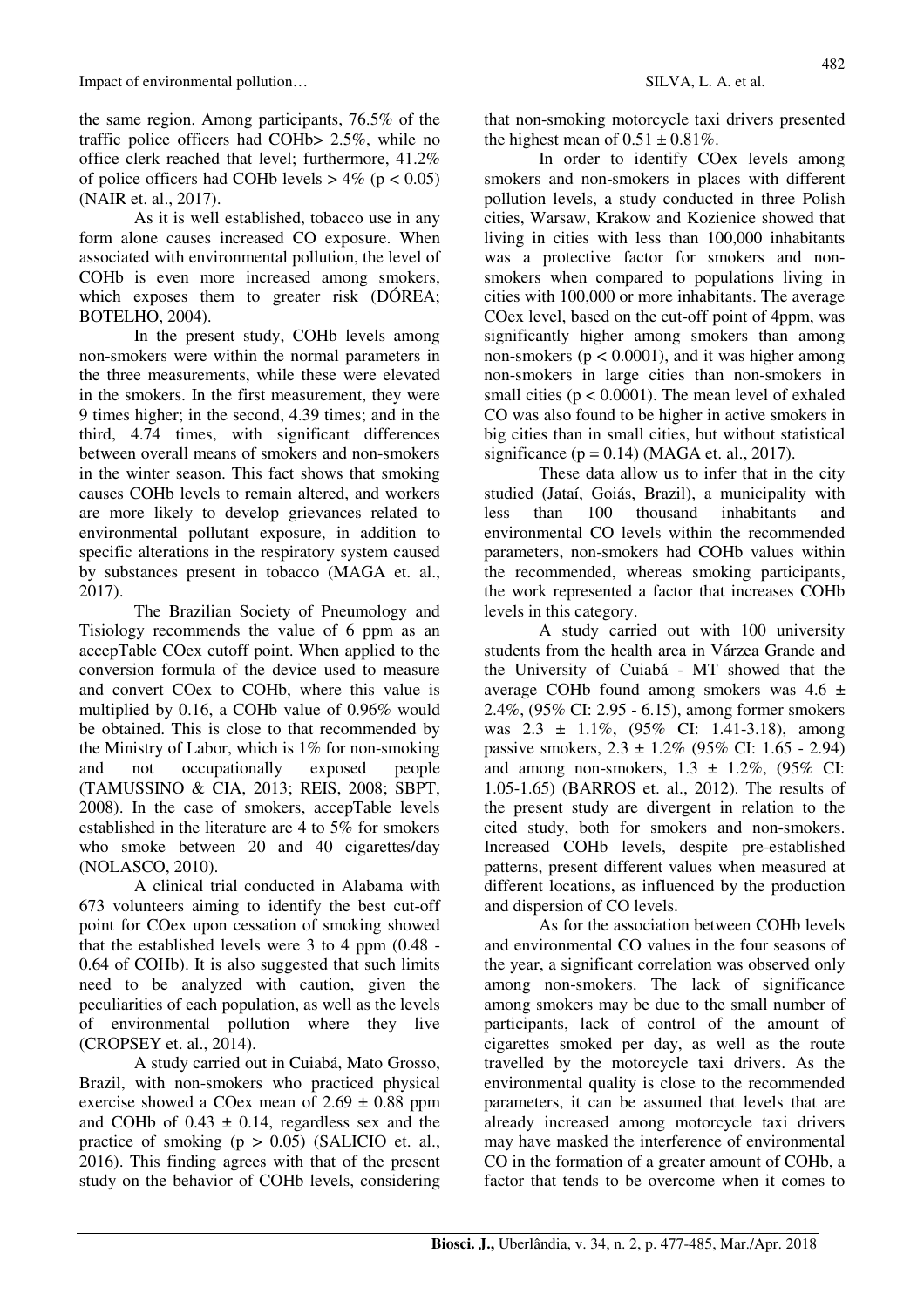larger cities, with higher levels of pollution (MAGA et al., 2017).

A study conducted in the city of Uberlândia, Minas Gerais, Brazil, with 111 participants verified the association between work-related accidents and COHb levels among motorcycle taxi drivers showed that those who had suffered accidents presented significantly higher average COHb  $(3.51\% \pm 2.93)$ (p = 0.020) (SILVA; ROBAZZI; TERRA, 2013). This allows us to infer that environmental exposure to carbon monoxide, along with increased COHb levels, add to the various factors contributing for the occurrence of traffic accidents, placing traffic workers at constant risk.

#### **Limitations**

The limitations of the present study are the small number of smokers, the lack of control of the amount of cigarettes smoked per day, and the absence of fixed stations to monitor pollutants.

The absence of measures of COHb levels in the spring season, which was not performed due to logistic difficulties, also represents a limitation.

#### **Authors' contributions**

LAS participated in the conception of the study, design, data collection, analysis, interpretation and writing. MLCCR e RCMBD participated in the analysis, interpretation and critical review. HFA participated in data analysis, environmental assessment, critical review. LGM, SES, GSM participated in data collection, analysis and critical review. MFR participated in the critical review, writing. CCP conception of the study, design, analysis, interpretation and writing. All authors approved the final version of the article

### **CONCLUSIONS**

.

COHb levels were higher among smokers, with statistical significance between the seasons of winter and fall, whereas the levels found among non-smokers were normal.

Environmental pollution by CO showed variation throughout the four seasons of the year and only among non-smoking motorcycle taxi drivers. There was a significant association with COHb levels, although still within normality parameters established by national and international environmental agencies.

**RESUMO:** Os estudos relacionados à poluição ambiental, níveis de monóxido de carbono e o tabagismo, necessitam de aprofundamento, com destaque para os trabalhadores do trânsito. Para tanto, verificar associação entre níveis de monóxido de carbono ambiental e carboxihemoglobina em mototaxistas tabagistas e não tabagistas. Estudo epidemiológico, longitudinal, realizado com 95 mototaxistas com mensuração do monóxido de carbono ambiental, carboxihemoglobina no ar exalado em três momentos com intervalo de seis meses, entre junho de 2014 e março de 2015, assim como as características sociodemográficas e ocupacionais desses trabalhadores. As estações do ano apresentaram diferentes médias de monóxido de carbono (p<0,05), com níveis maiores na primavera e menores no outono, enquanto os níveis de carboxihemoglobina entre tabagistas e não tabagistas apresentaram-se elevados no inverno, intermediário na primavera e baixos no outono. Observou-se diferença estatística entre subgrupos, no outono e na primavera para os não tabagitas (p=0,024) e entre o inverno e outono para os tabagistas (p=0,042). Houve correlação positiva entre os níveis de monóxido de carbono e carboxihemoglobina para não fumantes ( $r_s$ =0,9983; p<0,01). A poluição ambiental representou diferentes níveis nas quatro estações do ano e associação significativa com os níveis de carboxihemoglobina. Os níveis de carboxihemoglobina mostraram-se mais elevados nos tabagistas, com significância estatística entre a estação inverno e a do outono, enquanto os não tabagistas apresentaram níveis normais, o que reforça a participação direta do tabaco nos níveis de carboxihemoglobina.

**PALAVRAS CHAVE:** Poluição Ambiental. Hábito de fumar. Saúde do Trabalhador. Carboxihemoglobina.

#### **REFERENCES**

ACGIH- American Conference of Governmental Industrial Hygienists. **Threshold limit values for chemical substances and physical agents and biological exposure indices**. 1998–1999. Cincinnati, OH: ACGIH; 1999.

BRASIL. Conselho Nacional do Meio Ambiente (CONAMA). **Resolução CONAMA nº 03 de 28 de janeiro de 1990**. [Internet] 1990 [acesso 2017 mar 20]. Available at: http://www.mp.go.gov.br/nat\_sucroalcooleiro/Documentos/legislacao/especifica/03.pdf.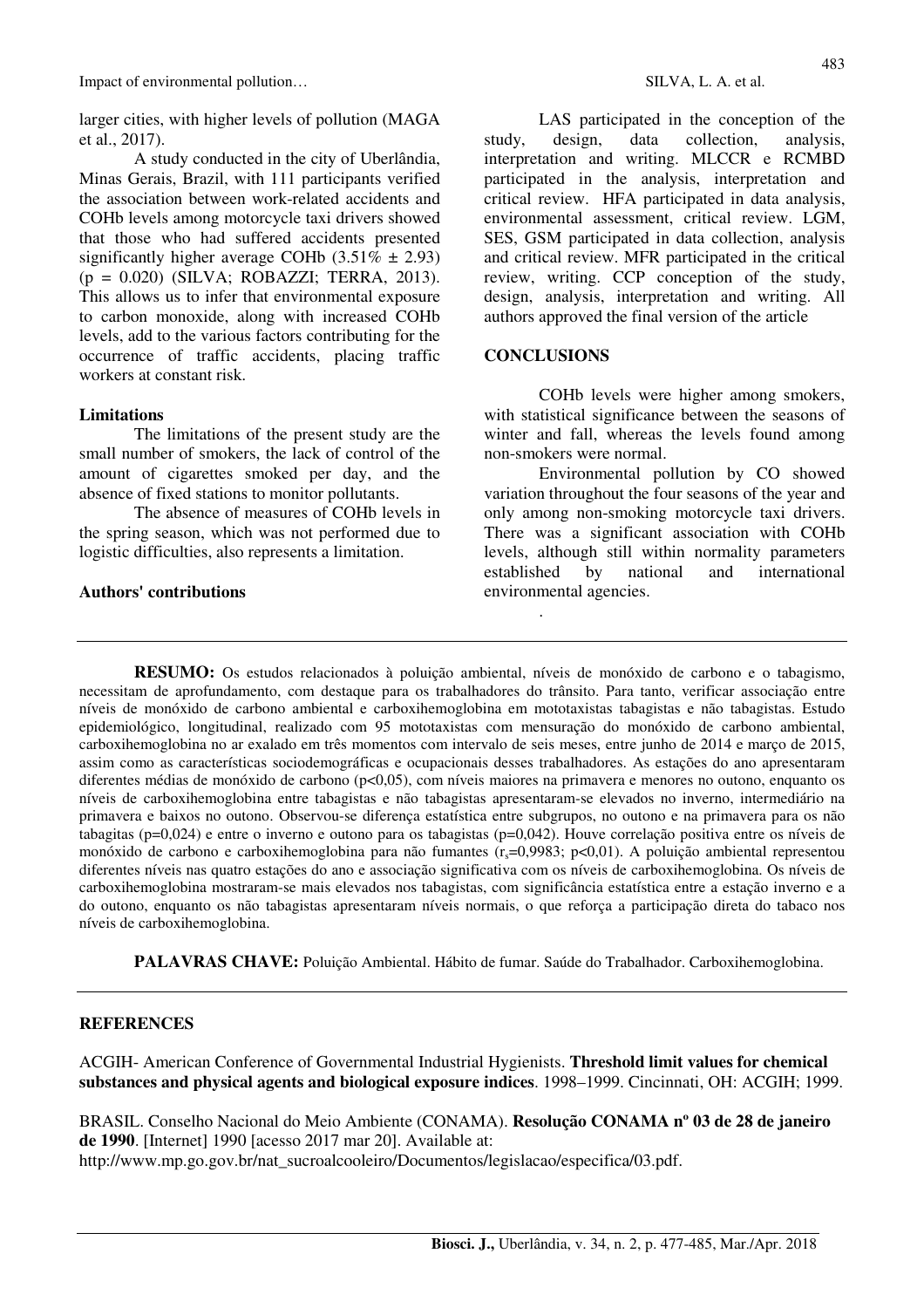BARROS, M. S.; SCHUCK, C. P.; MANA, V. M.; SALICIO, M. A.; SHIMOYA-BITTENCOURT, W. Avaliação da concentração de monóxido de carbono em estudantes universitários da área da saúde. **Health Sci Inst.**, São Paulo, v. 30, n. 4, p. 399-405, 2012.

BARROS, E. F. S.; GUILHERME, F. A. G.; CARVALHO, R. S. Arborização urbana em quadras de diferentes padrões construtivos na cidade de Jataí. **Revista Árvore**, Viçosa-MG, v. 34, n. 2, p. 287-295, 2010. Availableat: https://dx.doi.org/10.1590/S0100-67622010000200011

BLEEKER, M. L. Carbon Monoxide Intoxication. **Handb. Clin. Neurol.**, Bethesda-USA, v. 131, p. 191-203, 2015. https://doi.org/10.1016/B978-0-444-62627-1.00024-X

CANÇADO, J. E. D.; BRAGA, A.; PEREIRA, L. A. A.; ARBEX, M. A.; SALDIVA, P. H. N.; SANTOS, U. P.. Repercussões clínicas da exposição à poluição atmosférica. **J BrasPneumol.**,São Paulo, v. 32, Suppl. 2, p. S5-S11, 2006. https://doi.org/10.1590/S1806-37132006000800003

CETESB - Companhia de Tecnologia e Saneamento Ambiental. **Relatório de qualidade do ar no Estado de São Paulo 2007**. São Paulo: CETESB; 2008.

CROPSEY, K. L.; TRENT, L. R.; CLARK, C. B.; STEVENS, E. N.; LAHTI, A. C.; HENDRICKS, P. S. How low should you go? Determining the optimal cutoff for exhaled carbono monoxide to confirm smoking abstinence when using cotinine as reference. **NicotineTob Res.**,Oxford-USA, v. 16, n. 10, p. 1348–1355, 2014.DOI 10.1093/ntr/ntu085

DÓREA, A. J. P.; BOTELHO,C. Fatores dificultadores da cessação do tabagismo: diretrizes para cessação do tabagismo. **J BrasPneumol.**,São Paulo, v. 30, Supl. 2, p. 41-46, 2004.

DRUMM, F. C.; GERHARDT, A. E.; FERNANDES, G. D.; CHAGAS, P.; SUCOLOTTI, M. S.; KEMERICH, P. D. C. Poluição atmosférica proveniente da queima de combustíveis derivados do petróleo em veículos automotores. **REGET**, Santa Maria, v. 18, n. 1, p. 66-78, 2014. https://doi.org/10.5902/2236117010537

IEMA - Instituto de energia e meio ambiente. **Padrões de qualidade do ar: experiência comparada Brasil, EUA e União Européia**. 2012 [acesso 2017 mar 29]. Availableat: http://www.energiaeambiente.org.br/wpcontent/uploads/2015/09/padroes-final01.pdf.

JARDIM, C. H. Relações entre temperatura, umidade relativa do ar e pressão atmosférica em área urbana: comparação horária entre dois bairros no município de São Paulo-SP. **Geografias**,Belo Horizonte, v. 7, n. 1, p. 128-142, 2011.

JATAÍ (município). Secretaria Municipal de Trânsito. **SMT divulga frota de veículos em Jataí:** demonstrativo do crescimento no número de veículos licenciados em Jataí período: Janeiro de 2007 a Abril de 2012. [Internet]. 2012. [Accessed March 20, 2017]. Available at: http://jatai.go.gov.br/index.php?option=com\_content&view=article&id=3622%3Asmt-divulga-frota-deveiculos-em-jatai&catid=114%3Atransito&Itemid=300

MAGA, M.; JANIK, M. K.; WACHSMANN, A.; CHRZĄSTEK-JANIK, O.; KOZIEJ, M.; BAJKOWSKI, M.; et al. Influence of air pollution on exhaled carbon monoxide levels in smokers and non-smokers. A prospective cross-sectional study. **Environ Res.**, Amsterdam, v. 152, p. 496-502, 2017. https://doi.org/10.1016/j.envres.2016.09.004

MENDES, P. C.; FERREIRA, D. A.; ROLDÃO, A. F.; SILVA, N. R.. Poluição atmosférica e saúde humana na cidade de Uberlândia-MG. In: 1º Simpósio Internacional Saúde Ambiental e a Construção de Cidades Sustentáveis, 2010, Uberlândia-MG. **Anais...**, v. 1, p. 639-48, 2010.